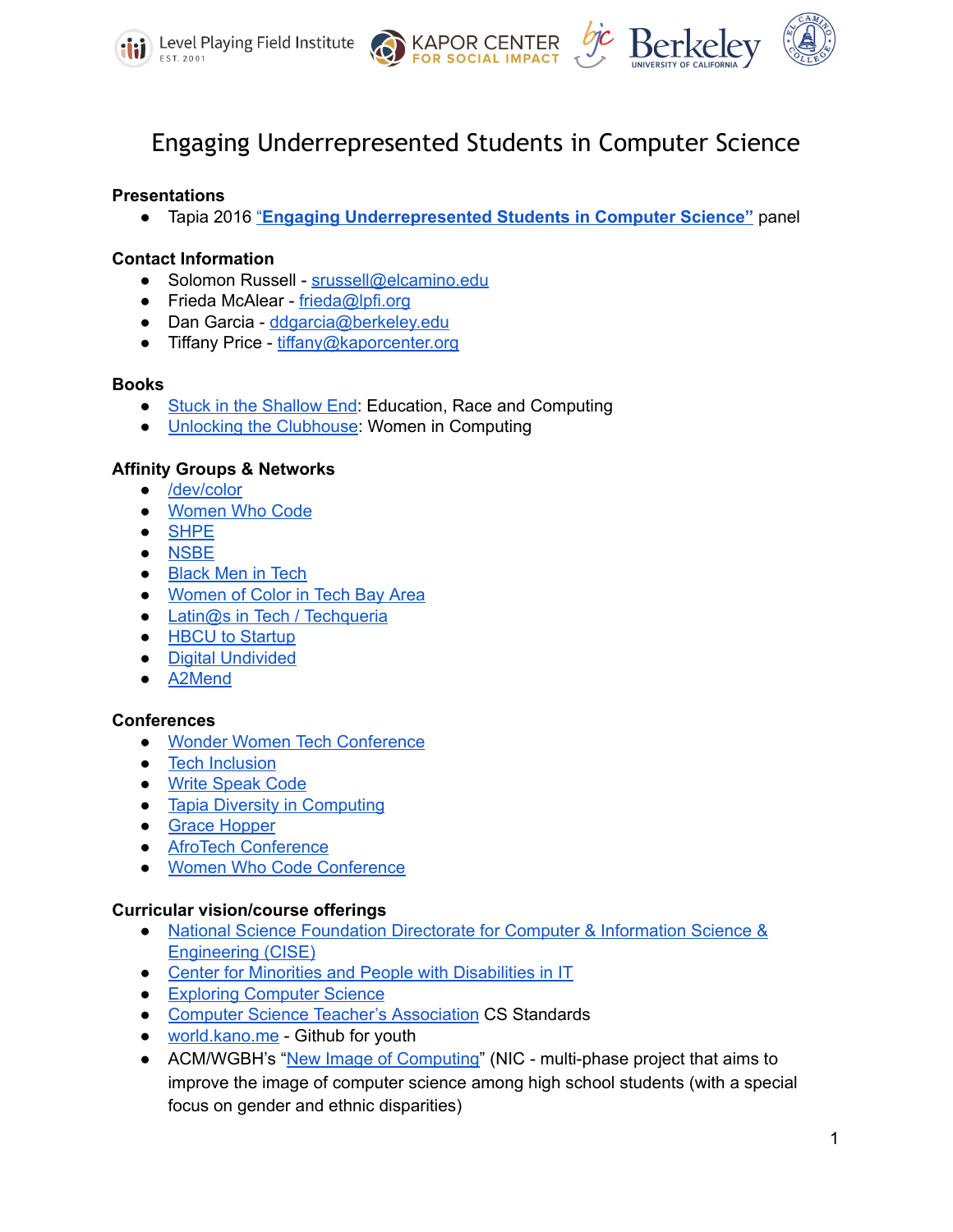- Beauty and Joy of [Computing](https://www.edx.org/course/beauty-joy-computing-cs-principles-part-uc-berkeleyx-bjc-1x#.VPeXssadiI2) An AP CS Principles course
- My [CS](https://www.cs.hmc.edu/MyCS/) curriculum for Middle School students
- [Thinkersmith](http://thinkersmith.org/about-us/curriculum/) unplugged CS lessons

# **In School: CS Teachers/PD Opportunities**

- [TEALS:](http://www.tealsk12.org/) Technology Education And Literacy in Schools (in-school CS volunteer teachers)
- [Code.org](http://code.org/)
- Exploring [Computer](http://www.exploringcs.org/) Science
- [Bootstrap](http://www.bootstrapworld.org/)
- Learn to Code: Microsoft Virtual [Academy](http://www.microsoftvirtualacademy.com/students)
- Engage CS Edu [Engagement](https://www.engage-csedu.org/engagement) practices
- All Kids Can Code: 4 Factors for [Success](http://t.co/LdoEZ53REJ) (Avondale, AZ)

## **Out of School:**

- Level Playing Field [Institute](http://lpfi.org/) Level Playing Field Institute is committed to eliminating the barriers faced by underrepresented people of color in science, technology, engineering and math (STEM) and fostering their untapped talent for the advancement of our nation.
	- [SMASH](https://sites.google.com/a/lpfi.org/smash-curriculum/home/stem-courses/computer-science) CS curriculum The Summer Math and Science Honors Academy (SMASH) is a free of cost, **STEM-intensive**, college preparatory program for **underrepresented high students of color**. SMASH boasts a rigorous 5week, 3year summer STEM enrichment program which provides access to rigorous coursework and access to mentors, role models, and support networks of students of color.
	- Hackathons
- [Black](http://www.blackgirlscode.com/) Girls Code
- Hack the [Hood](http://www.hackthehood.org/)
- [#YesWeCode](http://www.yeswecode.org/) "The #YesWeCode initiative targets low-opportunity youth and provides them with the necessary resources and tools to become world-class computer programmers."
- [Qeyno](http://www.qeyno.com/) Labs hackathons for underrepresented youth of color
- Girls Who [Code](https://girlswhocode.com/)
- [Hidden](http://www.hiddengeniusproject.org/) Genius Project
- Find a Local CS [Class](http://code.org/learn/local) Code.org
- [Sabio.la](http://sabio.la/)
- [Telegraph](http://www.telegraphacademy.com/) Academy partnership with Hackbright to provide coding bootcamps to underrepresented folks of color
- [Railsbridge](http://www.railsbridge.org/about) trains women in Ruby on Rails
- NCWIT [Promising](https://www.ncwit.org/resources/type/promising-practices) Practices and other [Resources](https://www.ncwit.org/resources)
- ACM/WGBH's "New Image of Computing: <http://www.acm.org/membership/NIC.pdf>
- [Code](http://www.code2040.org/) 2040
- [Engineering](http://www.eie.org/) is Elementary
- Tech [Bridge](http://www.techbridgegirls.org/) Girls
- Teens Exploring [Technology](http://exploringtech.org/)
- Latinos in Tech [Innovation](http://latism.org/category/techonlogy-tecnologia/) and Social Media